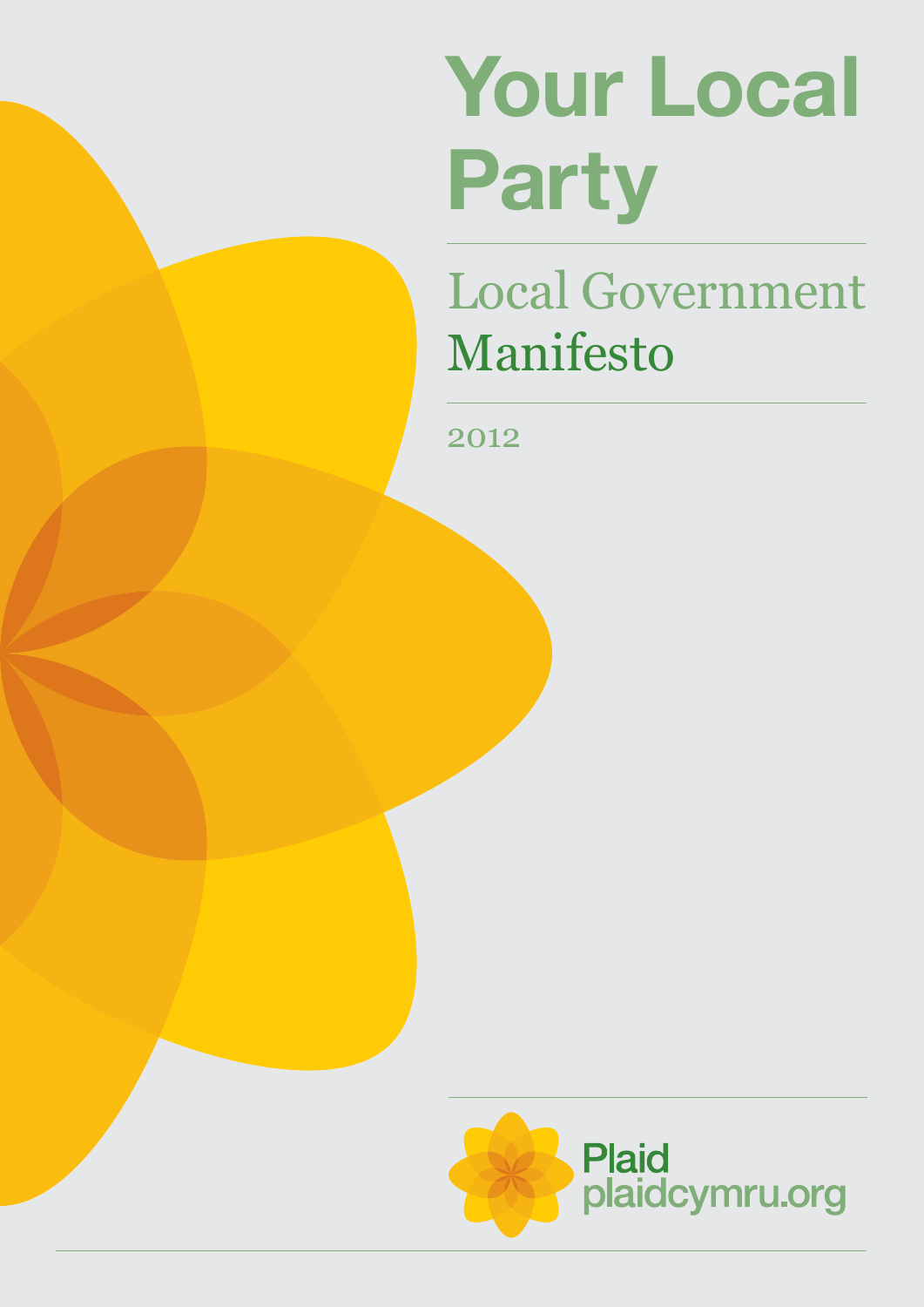"Plaid Cymru is the only party committed to fighting for the future of Wales."

2012 Plaid Cymru Local Government Manifesto Your Local Party

We believe that through the collective strength and talents of our people we can achieve a prosperous, sustainable and just Wales. We will not stand back and let our communities be devastated by consecutive reckless UK governments and by the inaction of a do nothing Government in Wales.

**Together** we will fight for the **future of jobs in Wales**. through ensuring that councils:

> Introduce schemes to allow local communities to benefit from the ownership and control of our natural resources.

Pump £1billion extra into the Welsh economy by improving local procurement.

Provide grants and loans to fund business start-ups.

#### **Together**, we will fight for a future for our young people, through ensuring that councils:

Provide paid apprenticeship, skills and training schemes – to support our young people. the **future of our communities**.

Identify and support young carers to ensure their needs are met.

through ensuring that councils:

Campaign to save vital local services currently under threat from closure and centralisation.

Ensure that the housing needs of our communities are met by bringing empty properties back into use, investing in affordable housing and campaigning against over-development.

## **Together**, we will fight for

Work tirelessly to ensure that all our children have the basic skills of literacy and numeracy so that they can reach their full potential.

Support young families everywhere in Wales through parenting programmes which help to give children the best start in life.

#### The Manifesto in other formats

#### Join our online community:



We will be pleased to provide a copy of this manifesto on CD, in large print and easyread:

**polisi@plaidcymru.org 029 20 475 928**

For further information scan the QR code below with your smartphone:



Facebook: **www.facebook.com/PlaidCymruWales**



Twitter **@plaid\_cymru** © Plaid Cymru – The Party of Wales ISBN 0-905077-85-7

Designed by: **Ifan Jones**

Promoted by: **Rhuanedd Richards** On behalf of Plaid Cymru, Tŷ Gwynfor, Atlantic Wharf, Cardiff, CF10 4AL

Or, visit our webstie at: **www.plaidcymru.org**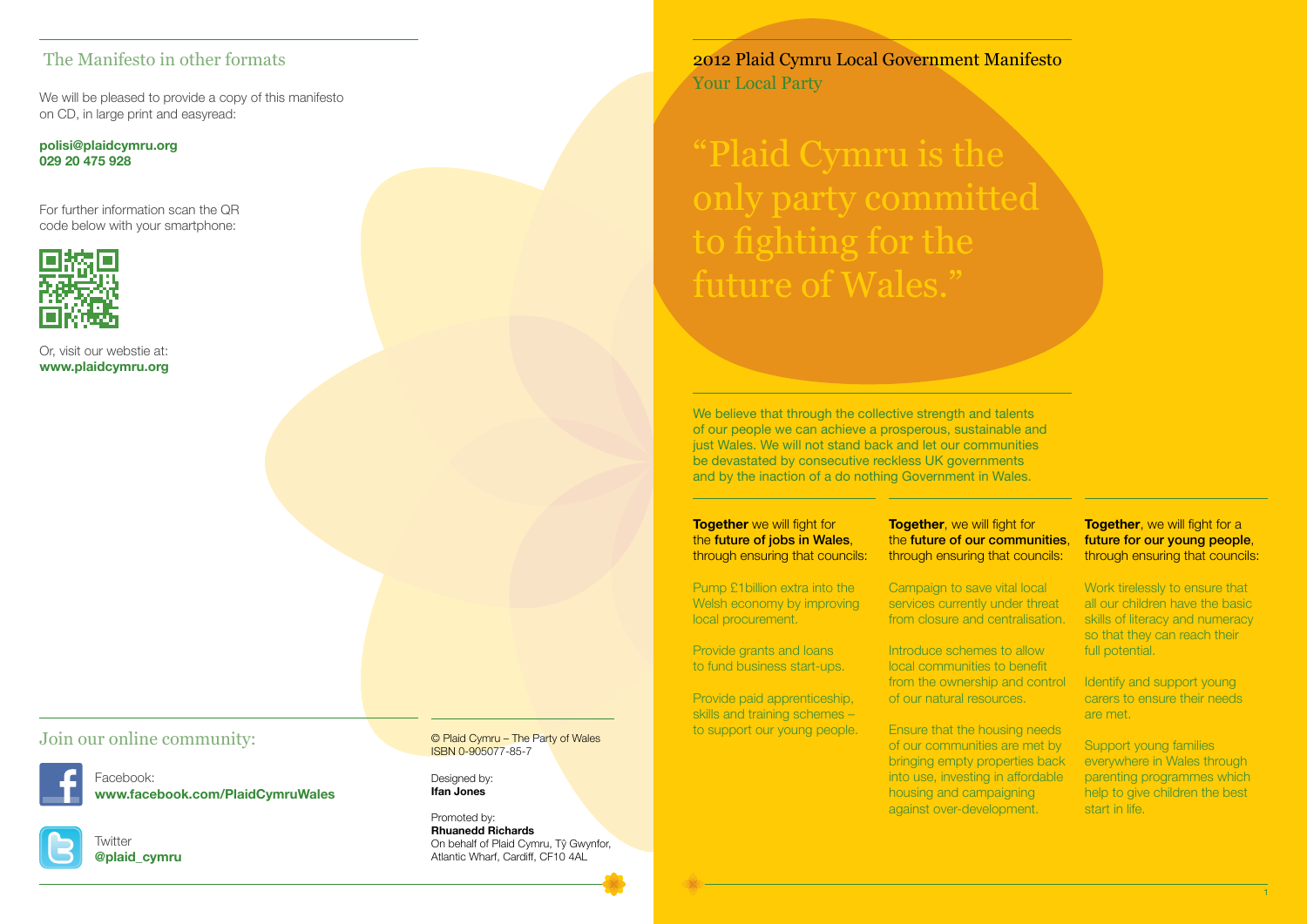#### Introduction

Plaid Cymru Councillors are community leaders who are elected to serve the interests of the people they represent, they are proud of their towns, villages and communities. They place this duty higher than any other consideration. This is what sets Plaid Cymru Councillors and candidates apart from the others.

Plaid Cymru is ambitious for Wales. Together we can make Wales more successful, and Plaid believes that independence is key to unlocking the potential of the nation. To achieve this aim we realise that each community in Wales needs the strength and sustainability to take us forward as a nation.

We also understand that your community is infinitely more important to you than any councillor or political party which is why Plaid believes in putting people first.

We know that people are facing difficult times, whether it's in trying to find a job, in struggling to pay the bills, or in seeking support services for vulnerable family members. Our communities are suffering due to the irresponsible actions of a small, greedy minority. Only Plaid Cymru is working hard to make Wales better for the majority.

Plaid Cymru will always be there for the people of Wales. Our Councillors are always there for the people they represent. Whether in government or opposition our Councillors work tirelessly to represent you and your family.

Plaid Cymru-run councils have led the way in supporting local economies. We have dealt with the Westminster-imposed cuts wisely to protect the most vulnerable. We are also doing everything in our power to make sure that our communities can move beyond "managing the cuts" and thrive in the future.

We are under no illusion about the challenges we face, but just as the goal of empowering our nation to stand on its own two feet is an ambitious one, we are also ambitious for the future of our local communities. We are proud that, thanks to our role in the Welsh Government, cuts to your council services are around half the size of those that are being made to services in England.

As a party we believe in local democracy – local leadership, local decision making, and community empowerment. For Plaid Cymru devolution does not end in Cardiff Bay, we believe our communities should be empowered to take responsibility for their own destinies.

This Manifesto provides an outline of the principles behind the decisions that we will implement on your behalf in local government. It also demonstrates our record – what we have been doing on your behalf throughout Wales and what we will continue to do for the sake of Welsh communities.

Our local Plaid Cymru teams will also share with you their vision, their record and introduce their local champions when they produce manifestos for your local community.

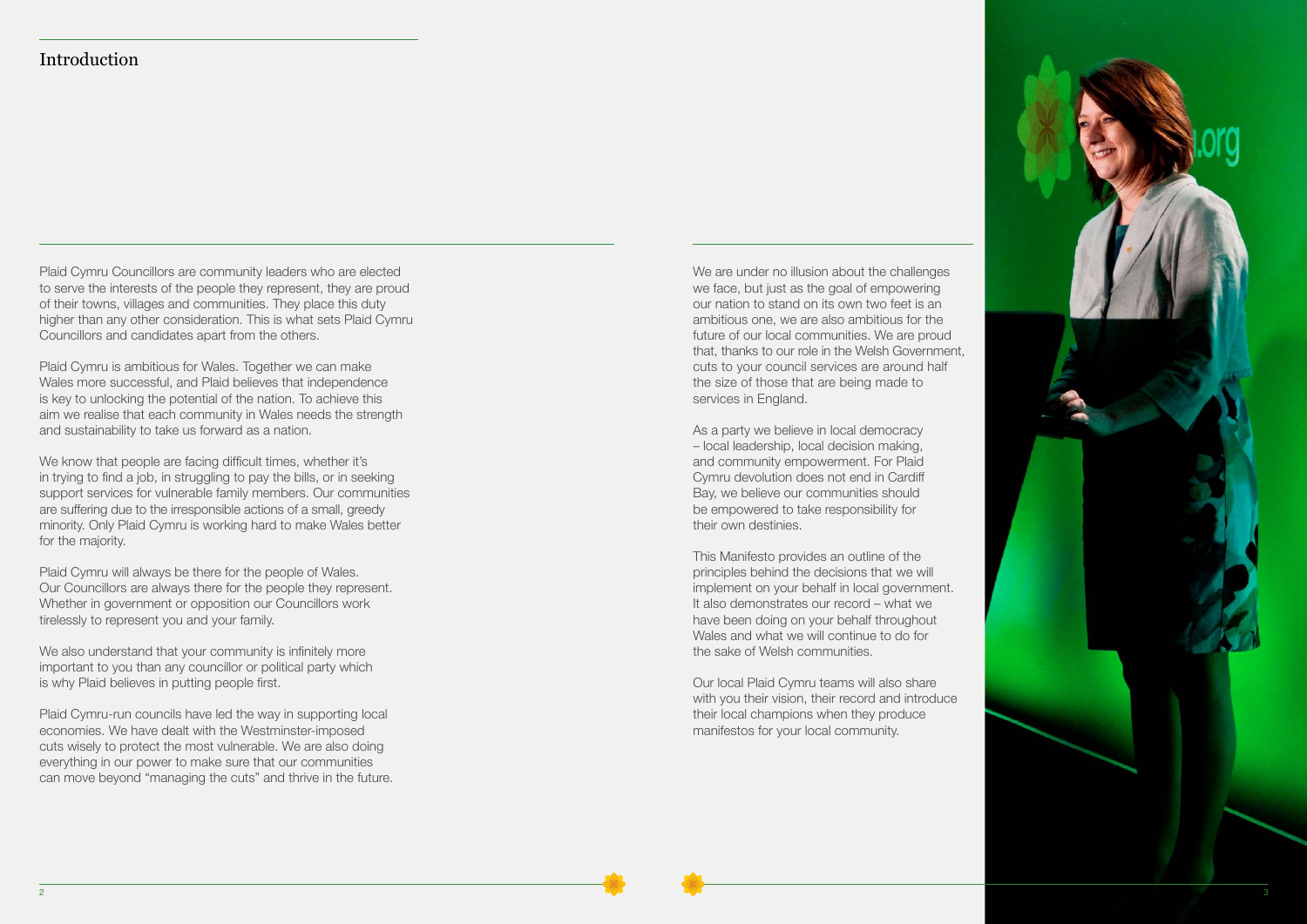Plaid Cymru's priority for the immediate future is the regeneration of the Welsh economy, put simply - to create jobs and to provide the necessary skills to rebuild our communities. For Wales to be able to stand on its own two feet we know that jobs must be created and protected – we must strengthen the economy and create prosperity.

We understand your frustration that so little is being done about this by governments in Wales and Westminster. This is why Plaid Cymru is pressing hard for both governments to take the problems facing the Welsh economy seriously. We believe that despite these tough financial times, so much more could be done in order to safeguard and support jobs in Wales if the money was spent properly.

will introduce procurement models that are accessible to smaller businesses, and provide social and environmental clauses to promote the sustainable development of our economy. Through this we will make local businesses work for local councils and local councils to work for you.

When faced with the scale of the cuts imposed on Wales by the Westminster government we have a choice – either to do something to protect our society as Plaid advocates, or do nothing, which is what we've experienced from others. The evidence is clear to us that the approach of the others is flawed and they are allowing the cuts in public spending to have a negative impact on employment in both the public and private sector in Wales.

Small businesses are the backbone of our communities and of the wider Welsh economy. During Plaid Cymru's time in the Welsh Government we ensured that 50% of public sector contracts went to Welsh companies – companies on your doorstep who employ people in your local area. We want to increase that figure to 75% over the next four years. Plaid Cymru

Public service bodies in Wales spend over £4bn each year on buying goods and services from suppliers, increasing the amount which goes to Welsh companies to 75% would equate to an additional £1bn per year staying in the Welsh economy. That is the equivalent of an extra £45 million investment in each and every local authority.

When it comes to doing business, Plaid understands that helping our small and medium sized firms now will make a real difference for the future. This is why Plaid in government ensured that around half of small businesses didn't pay business rates at all while many others had theirs significantly reduced. We know that our businesses are worried that under Labour this scheme will be scrapped. Plaid is pressing hard for business rate relief not only to be continued but to be extended to more firms over the next few years.

Plaid Cymru-run councils will support the regeneration of our Town Centres. Plaid Cymru has invested in town centres to help our towns compete with out of town developments in places such as Caernarfon, Blaenau Ffestiniog and Bargoed. Our Councils will also conduct "Shop Local" campaigns to encourage people to use local businesses.

Plaid Cymru-run councils will support the establishment of development trusts, social enterprises which regenerate out of use buildings in our towns and turn them into attractive business premises for local companies. Developments such as these have had a positive impact in Gwynedd, through the work of Cwmni Tref Caernarfon (now Galeri Caernarfon Cyf) an award winning social enterprise which the Plaid Cymru-run council helped found, and can have a positive impact throughout the whole of Wales. could help over 3,000 young people over the next three years. It is this kind of creative thinking and commitment to local economies that Plaid Cymru councillors bring to councils across the whole of Wales. Plaid Cymru will continue to campaign for a wholesale reform of the Welsh planning system to encourage the development of a low carbon economy and new business growth, respond to local needs, and create sustainable and modern communities.

the city through investing in key sectors and in the transport infrastructure in order to bring about economic growth.

In Caerphilly we've invested in creating new paid training schemes for young people, giving them the skills and confidence to enter the world of work. This scheme rolled-out across Wales

Plaid Cymru-run Gwynedd Council has supported people in setting-up their own companies and social enterprises through the Get on in Gwynedd scheme. They have also introduced the first local loans fund in Wales to support local small and medium sized businesses who are unable to secure the necessary credit to grow. Gwynedd has also taken action to identify and support specific communities which face long-term employment problems through schemes such as the Meirionnydd Employment Plan which aims to support the rural economy with a comprehensive plan following the decommissioning of Trawsfynydd, a major employer in the area. In Cardiff, Plaid Cymru has established "Capital Cardiff" - Wales's first venture capital fund. In our capital we are also developing Plaid Cymru will also continue to campaign for the continuation of the business rates policy which we implemented during our time in the One Wales Government. We will press the Welsh Government to review the current system to develop a business rates model which exempts crime-prevention measures and environmentally beneficial changes taken by small businesses from rateable value calculation, and we will introduce seasonality for businesses which rely on tourism. We will create a Welsh Valuation Office Agency. Rateable value assessments must be undertaken fairly to provide a level playing field for small businesses, rather than favouring the larger out-of –town developments as they do at present.

#### Our Local Economies: Just the Job for today and tomorrow's generation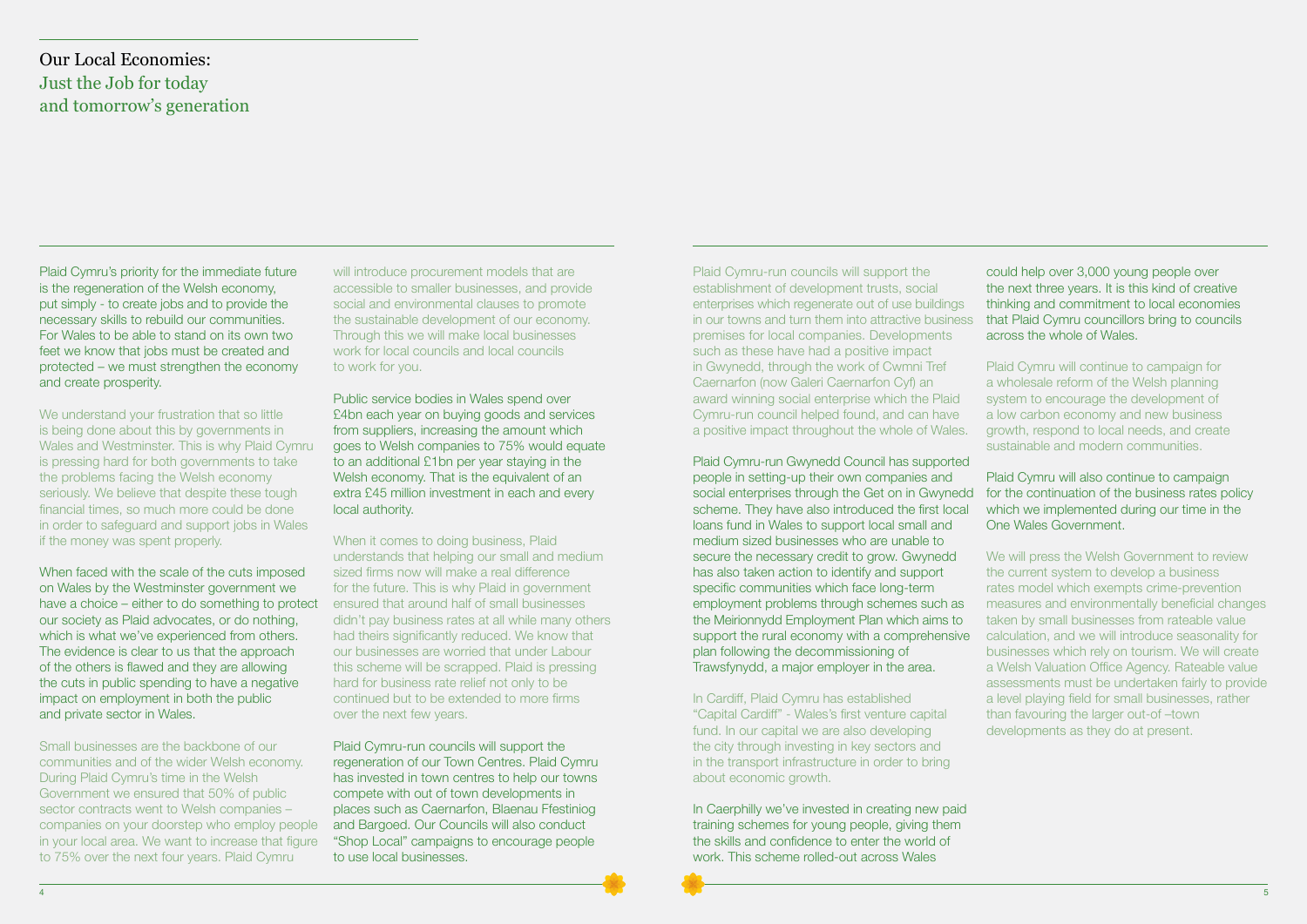"Together we can make Wales more successful"

Plaid wants to create new opportunities for people in all parts of our nation. We particularly want to give young people in Wales a fair chance to realise their potential rather than seeing their opportunities written off by others as a result of this recession. After all, the success of Wales will be built on the talent and skills of our people.

We know that you agree with us that youth unemployment in Wales is scandalously high, and the number of young people not in education, employment or training is simply unacceptable.

The measures we have outlined above – youth training schemes, grants for business start-ups, credit schemes for small businesses – when implemented by Plaid Cymru-run councils in other areas of Wales will help contribute to increasing employment opportunities for our young people.

Plaid Cymru-led Councils have been doing everything within their power to support our young people into the workplace or to provide the right training to make them ready for the world of work. It is also true that for too long our most talented young people have had to leave Wales in order to fulfil their potential.

Plaid Cymru in local government, and on a national level, supports young people to stay in their home communities if they wish to do so and create prosperity throughout Wales.

Plaid Cymru-run Councils are providing, and will continue to provide, opportunities for young people to succeed in their working life. For example, Cartrefi Cymunedol Gwynedd ensure that all their main suppliers take on trainees or

It is important that as much funding is given to schools as possible. However, we also recognise that funds need to be held by councils in order to provide vital support services that schools could not afford to purchase on an individual basis, services such as speech and language therapy, educational psychology, school uniform grants and school transport.

upskill the workforce ensuring 30 apprenticeships already in the 1st year of the scheme.

Plaid Cymru wants to make the Welsh education system the success story of the next decade. We want more people to be able to fulfil their ambitions, to develop new skills and to nurture their talents. In our efforts to create a strong Wales, economically, socially, environmentally and culturally, our young people deserve the best education. The cause of securing independence will only be held back if our young people are not provided with the education they deserve to reach their full potential.

Plaid's priority will be to focus on improving poor education standards. Plaid wants to see illiteracy and innumeracy virtually eradicated in Wales, our aim is to halve illiteracy and innumeracy rates for children leaving primary school by 2016 and virtually eradicate the problem by 2020. We want to reverse the decline in education performance in Wales as highlighted by national and international surveys and research. Our councils will have a key role to play in this effort – through their support services they need to ensure our children are able to master the basic skills of reading, writing and counting.

### Our Children and Young People: Ambition and investment for a better future

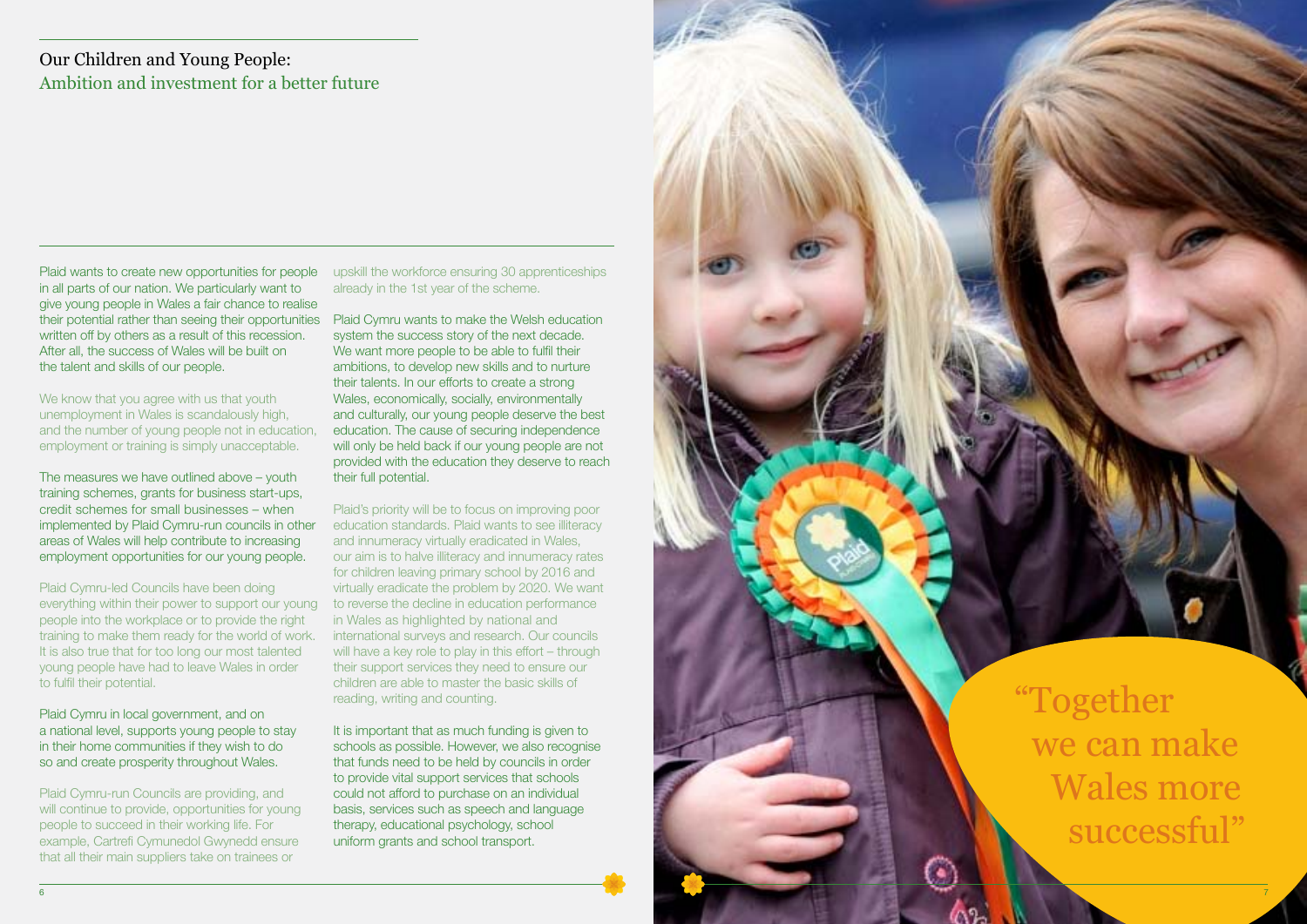The most vulnerable people in society need our support to maintain their independence to the greatest possible extent. Caring for and supporting older people to stay in their homes, will reduce hospital admissions and save money for the health service. In the short term there needs to be closer collaboration between the NHS and social services. Plaid Cymru politicians at all levels will work towards this goal.

Plaid Cymru supports the sharing of budgets between Local Health Boards and social services to provide vulnerable people with proper support. This should be seen as mutually beneficial to the health service, social services and public service users.

In the meantime we will promote a mixed economy of care, preventing private sector monopolies, ensuring the retention of public sector provision where it still exists and encouraging re-provision where it has been lost, and promoting the participation of the Third Sector and community co-operatives in the provision of care.

Plaid Cymru believes in the principle of free social care which is paid for through general taxation. We know that you work hard through your lives and pay tax and national insurance so that you shouldn't have to spend your time worrying about your care, the care of your family members or someone in your community. We will implement this policy when Wales has the necessary powers and funding to do so. Plaid Cymru in Cardiff has increased the budget for social care for children by £2.1m as part of their wider efforts to prioritise childrens' services. This decision goes to the very heart of our principles as a party. Plaid Cymru will continue in its campaign against the Labour Government's agenda of centralisation of health services. We know that your district

In Conwy, the Plaid Cymru-led council is leading the way in providing Extra Care Housing for older people. Projects such as Hafan Gwydir and Hafod y Parc allow older people to live independently in individual apartments while also receiving all the support services they need as well as enjoying communal areas for socialising.

Plaid Cymru councils will create the conditions to allow looked after children to stay within their home counties. Plaid Cymru councils will follow the lead of Plaid Cymru in Conwy in improving the educational attainment of looked after children. Plaid Cymru councils will also prioritise identifying children who are carers and give them the support they need.

We will continue to support the development of the Foundation Phase in Wales. Plaid Cymrurun Councils will ensure that our children are educated in school buildings which are fit for 21st century learning.

We recognise there is still much work to be done to ensure that the required provision is met and also that pupils are able to progress along the linguistic continuum into further and higher education confidently through the medium of Welsh. Plaid Cymru-run councils will expand Gwynedd's Welsh Language Charter scheme to improve the way in which children perceive, earn and speak Welsh so that the language is not seen as something for use only in the classroom.

> general hospitals are important to you. We are committed to their continuation as providers of health services as close to people's homes as possible.

#### Caring for Vulnerable People: The *real* Respect Agenda

Plaid Cymru recognises that the barriers to a good education for our young people do not simply begin and end in the classroom. External factors have a significant impact on children. Plaid Cymru councils will ensure that breakfast clubs are maintained, these clubs not only allow young people to start the day ready to learn, they support parents who depend on this 'extra help' in order to stay in work.

Plaid Cymru councils will work hard to identify children who are carers for vulnerable people. We will make an assessment of their needs and provide them with the necessary support. No child should have to miss out on their education because they have to shoulder the responsibilities of care.

Plaid Councillors will look into the possibilities of offering parenting programmes similar to the The Incredible Years programme offered in Plaid Cymru-run Gwynedd, in local authorities across Wales in order to ensure that our children have the best start in life.

Plaid Cymru will continue to oppose the marketisation of education. We reject the models of 'free' schools, 'foundation' schools and academies.

Our commitment to education is demonstrated by Plaid Cymru in Cardiff who have increased funding for the school-based budgets by over £3m in 2011/12. In Gwynedd Plaid Cymru is investing in new schools for our young people to ensure that they are educated in the right environment. In Cardiff, Caerphilly and Wrexham, our councillors have ensured that new Welsh medium schools have opened to meet parental demand.

We believe that everyone in Wales has the right to a Welsh medium education. Plaid Cymru councillors will continue to fight the corner of Welsh medium education. Parental demand should be assessed and met by all local councils in Wales.

Plaid Cymru-run councils will make sure that leisure services for our young people are available to all. In rural areas we will develop a Youth Bus service, as Plaid has successfully introduced in Gwynedd, which provides young people with a place to socialise, relax and also receive education and skills services.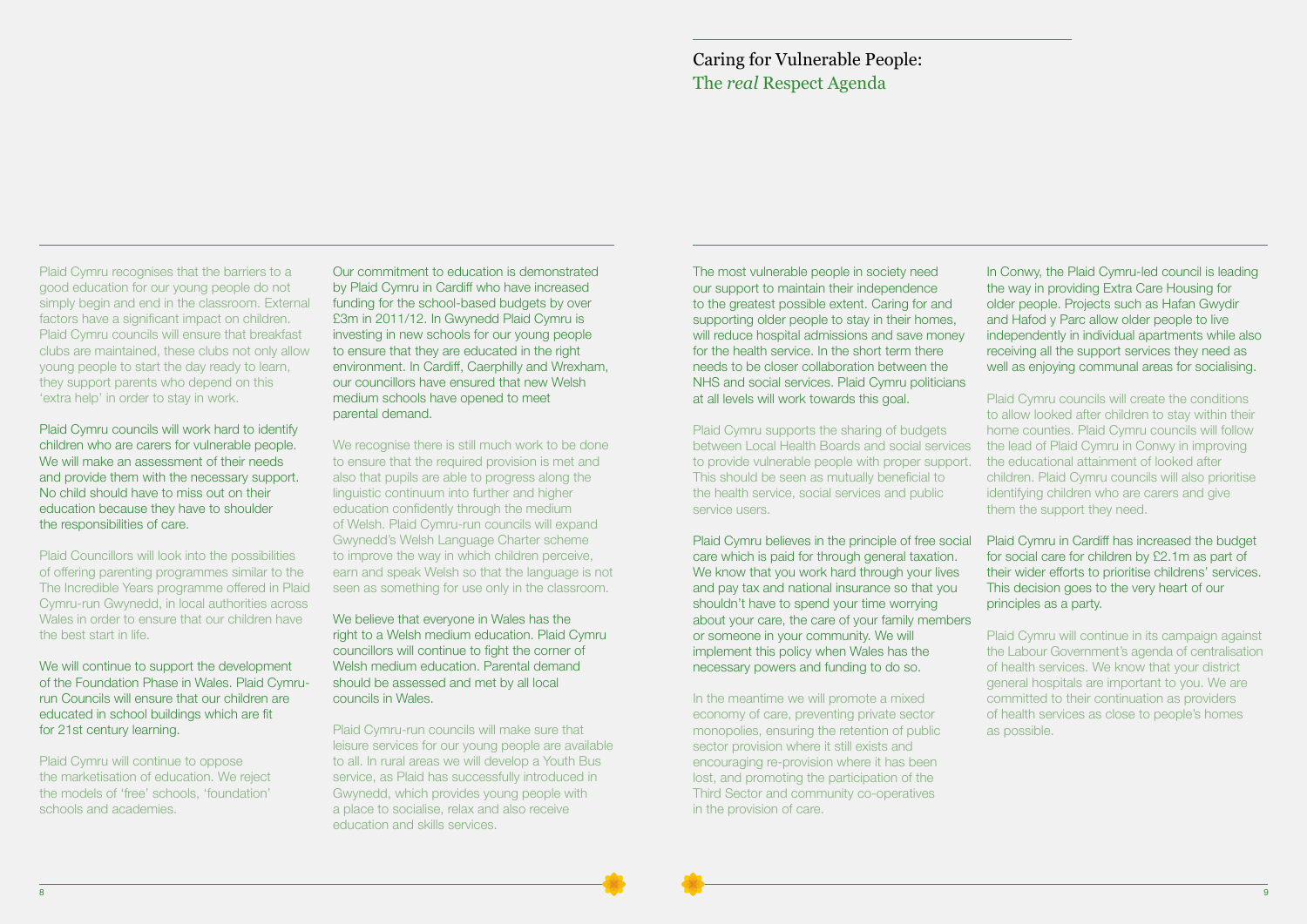Plaid Cymru, at all levels, will continue in its campaign to ensure that Wales receives the funding it deserves from its contributions to the Housing Revenue Account Subsidy Scheme. Under this scheme, funding from some of the poorest communities in Wales is re-directed to the UK Treasury, to the tune of £80m a year, which should be available to Welsh councils to provide social housing.

Plaid Cymru is committed to exploring different ways to make our communities, particularly rural communities with the unique challenges they face, sustainable in the delivery of services and employment opportunities. Plaid Cymru-run Councils will implement schemes such as Gwynedd's Sustainable Communities Project which provides grant funding to rural communities to develop ways of ensuring the long-term sustainability of an area through sharing community assets, exploring new methods of delivering services and developing opportunities to work.

We will continue to honour the principle that everyone has a right to an affordable home as an owner, part-owner or as a tenant.

Plaid will aim to make every community in Wales a safer place to live. Partnership and Communities Together (PACT) meetings provide a valuable forum for communities and their partners in the local and police authorities to resolve locally identified issues and create safer communities. Following the success of PACT meetings in a number of our communities, Plaid Councillors will campaign for similar meetings to be held in every ward in Wales. Consideration should also be given to establishing Youth PACT meetings.

Plaid will press for the transfer of responsibility and funding for the police and criminal justice system more generally to the National Assembly. As Wales develops its own distinctive body of law, Plaid will create a Welsh legal jurisdiction so that the administration of justice is tailored to the social and economic needs of Wales.

Plaid Cymru Councillors will work constructively with the police to support them as they face cuts to their budgets. Local Councils have powers over licensing. Plaid Cymru-run councils will take robust action against premises which act irresponsibly, serving alcohol illegally and causing anti-social behaviour.

Sustainability is at the heart of Plaid Cymru policy. To build a better future for our nation we need to ensure that the communities of Wales are put on a sustainable footing economically, environmentally and socially.

Plaid Cymru in local government is implementing a range of policies and campaigning on issues to make sure that our communities can flourish in a sustainable way.

Plaid Cymru-run councils will make publicly owned land available for affordable housing. We will encourage people, by providing loans, to become self-builders and owners of their own homes without needing to cover the cost of the land. This builds on Plaid Cymru's success as part of the One Wales Government in releasing unused public land to provide affordable housing.

We will provide loans for first time buyers, expanding Plaid Cymru-led Conwy Council's local government mortgage scheme. This scheme will support young people who are struggling to find a mortgage on the open market to get a foot on the housing ladder.

Plaid Cymru councils will also bring empty houses back into circulation by offering grants and support to bring empty houses back up to scratch and ready to home people who are currently on the housing waiting list.

Plaid Cymru recognises the need to secure a sufficient supply of affordable housing but we will not support the adoption and implementation of any Local Development Plans (LDPs) which put the interests of developers ahead of the wishes of local communities. Your voice, your concerns and your needs matter to Plaid. That is why Plaid Cymru-run councils will work to provide affordable housing based on local need and campaign against any developments which undermine our communities

### Sustainable Communities: Preserving and enhancing our 'built' and 'natural' environment

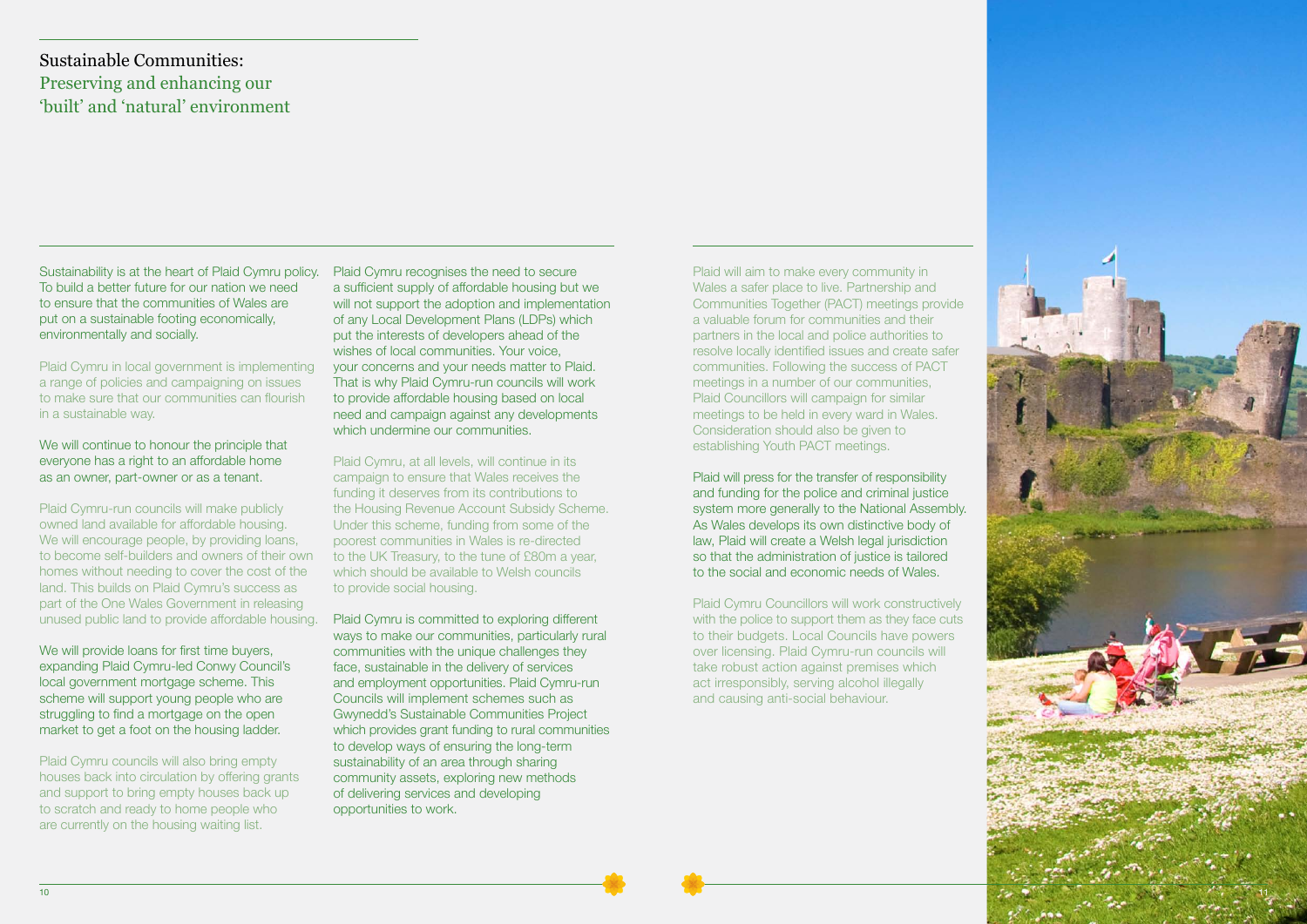Like you, Plaid Cymru recognises that climate change is the greatest threat facing humanity. We believe Wales must play its part in the global fight to ensure the planet remains habitable for future generations.

In Wales we are lucky that we have abundant natural resources which we can use to our advantage in order to help our economy and to produce clean energy. As a nationalist party we believe that the resources we have in Wales should be used for the benefit of our local communities. We need to harness our natural resources not only for the economic benefit of our communities but also to develop alternative energy sources as we work towards avoiding the costs and the challenges of peak oil.

We believe that all powers and revenues associated with existing resource taxes such as landfill tax should be transferred to Wales. The jobs created from the use of our natural resources would have a positive effect on the Welsh economy and the funding derived from our resources would improve our public services.

Developments for renewable energy and reducing waste need the support of local communities. Plaid Cymru favours a model of development which allows local people to take ownership of renewable energy projects in their communities, rather than feel their communities are being exploited by multinational corporations.

Plaid Cymru-run councils will encourage local renewable energy production projects and look into creating local energy service companies

as a radical means of reducing our carbon footprint. We will empower local communities to play their role in tackling climate change and reduce the fuel costs of citizens. We will encourage local ownership and control of renewable energy sources for our communities. Plaid Cymru Councils will agree a target with Dŵr Cymru to reduce surface water drainage input into the adopted sewerage network.

Plaid Cymru-run authorities have led the way in efforts to reduce waste and increase recycling. Plaid Cymru-run Caerphilly council now recycles or composts 53% of waste, with the local economy benefiting from the re-use of materials. We are commited to achieving the ambitious targets for recycling and composting waste. We will become a high-recycling nation by 2025 and a zero-waste nation by 2050. In doing this we will create more green jobs and skills as well as protect and enhance our natural environment.

#### Plaid Cymru-run local councils will produce their own Greenprints outlining how they will use the natural resources in their area to benefit the environment and local economies.

Adapting to a green and sustainable way of life can have an extremely positive impact on the economies of some of our most deprived communities in Wales. Plaid Cymru will introduce "People's Investment Funds" for low cost loans and grants to homeowners and start-up finance for green co-operatives or social enterprises. We will seek to fund this through the borrowing power of local government, EU funding, credit unions and the finance available from energy

providers as part of their climate change obligations. This funding will support people to improve energy efficiency in their homes, have greater access to healthy, affordable food and boost the local economy.

Plaid Cymru-run councils will ensure that small local businesses benefit from public sector contracts, building on our success in the One Wales Government, we will use clauses to provide local training opportunities, introducing environmental criteria and unbundling contracts to make them smaller, which will make local businesses more able to compete for contracts.

Active communities are vital for creating safer communities. Plaid-run councils will release publicly owned land for use as community gardens and allotments. By supporting and encouraging local growing, Plaid will be creating greener and healthier communities and turning unused land into prime food production sites.

Growing numbers of people are unable to afford food and energy to heat their homes, Plaid Cymru-run Councils will develop a series of measures to ensure that everyone has access to these basic commodities at affordable prices.



### A Greenprint for Wales: Empowering our people and our communities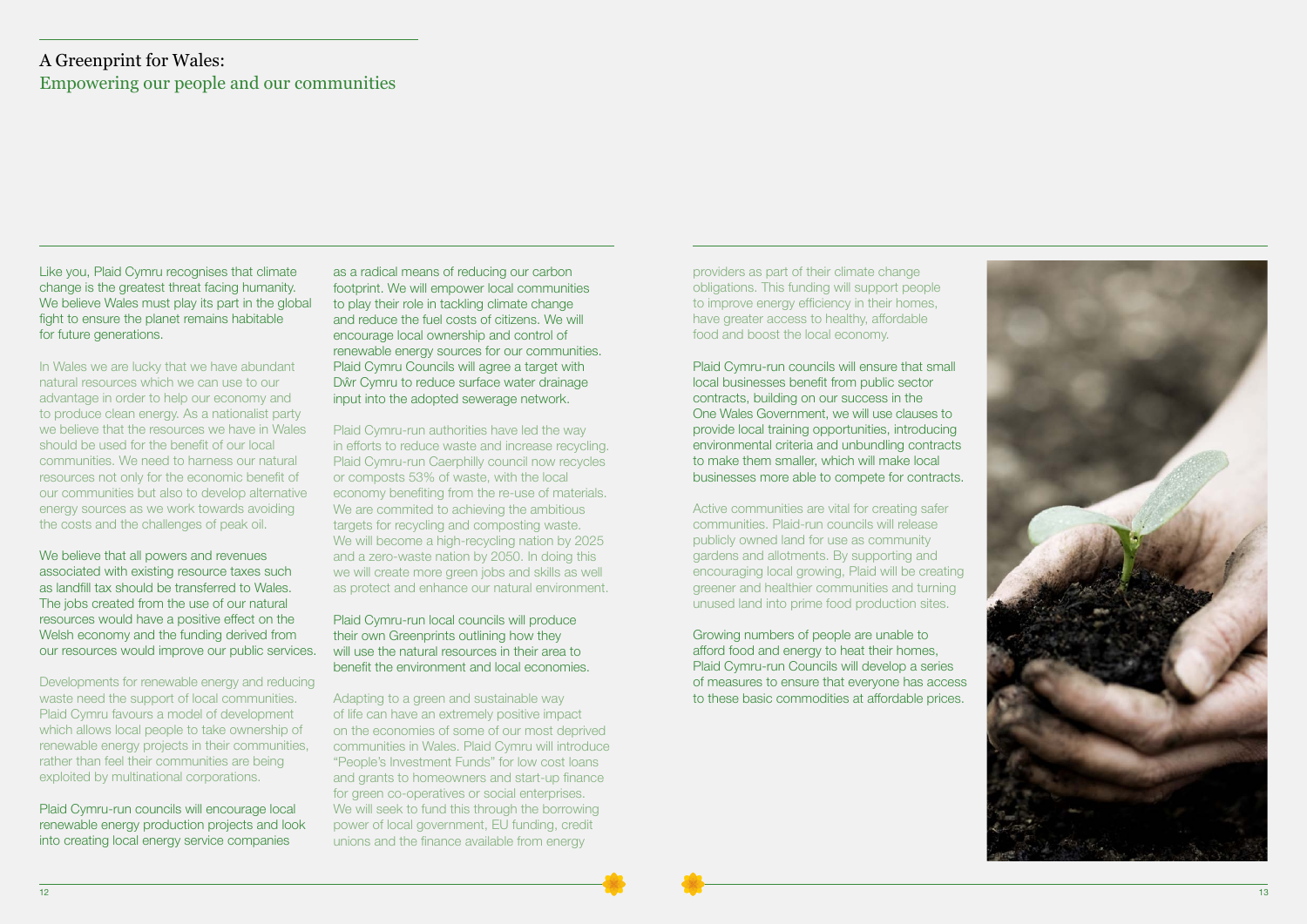The transport system in Wales is the main source of air pollution. Local councils have an important role to play in ensuring we have a transport system in Wales which meets our economic and social needs but also reduces our carbon emissions.

Plaid Cymru-run councils will build on Plaid Cymru's successes as part of the previous Welsh Government in ensuring that more money is spent on public transport than on road-building. In Cardiff, Plaid Cymru has more than doubled spending on cycle infrastructure, created new park and ride schemes and a bike hire scheme.

During our time in the Welsh Government, Plaid Cymru introduced the first ever National Transport Plan. Plaid Cymru's Transport Minister invested in projects to unite our nation and invested more on public transport. For the first time, more resources are now dedicated to integrated transport – rail, bus, walking, cycling, interchanges and real time information – than to roads alone.

We understand that making sure our communities are properly connected with each other is an important part of maintaining cohesive communities and of ensuring economic growth.

Plaid Cymru's Economic Renewal Programme made high-speed broadband for Wales a key priority. Plaid Cymru councillors across Wales will continue the campaign for major improvements in mobile phone coverage, broadband and wi-fi across Wales, including on public transport. We want to link every business and home to fast broadband and create wi-fi hotspots across the country to make Wales a truly Wireless Nation. Plaid Cymru Councils will create initiatives similar to "Digital Gwynedd" to ensure that people everywhere are able to make the most of broadband opportunities and highlighting the grants already available in areas where the connections are poor.





Plaid Cymru recognises that public services are coming under increasing strain as we face a period of financial constraint but also demographic changes within our society. We face the challenges of meeting the needs of an ageing population, chronic ill-health and poor educational attainment.

Plaid Cymru councillors recognise that collaboration between local authorities has an important part to play in providing high quality public services and in making efficiency savings. Plaid-run councils have taken a leading role in cross-boundary collaboration, for example, Prosiect Gwyrdd which runs across South East Wales is an ambitious project to deal with waste across 5 local authorities.

There's no doubt that the way services are delivered and organised locally is changing, but are you aware of how it effects your family and your community?

Plaid believes that it is time for an open and honest debate about how best to deliver services in the most effective, efficient and democratic way possible. We believe that the way this Welsh Labour Government is ignoring your voice in how you receive services in your community is wrong. They are rearranging local government through the back door with no consultation in an attempt to centralise power in the hands of one Minister. There may be a case for some changes but this should be done openly and honestly with full and proper consultation with local government, taxpayers and service users.

Plaid Cymru wants to see a Commission on the Governance of Wales established so that your voice is heard. The purpose of the commission would be to discuss openly the best way to deliver local services in Wales and how decision making and accountability can be strengthened, rather than eroded.

To ensure a genuine local democracy in Wales Plaid Cymru believes in the introduction of the Single Transferable Vote (STV) for local government elections in Wales, as is the case in Scotland, which would ensure that political representation reflects more proportionally the wishes of voters.

Plaid Cymru also supports the introduction of votes at 16 years of age. Our young people are citizens of Wales, receive public services in Wales, and are affected by the decisions elected politicians make on their behalf. We trust that our young people have the ability to make an informed choice at elections. We believe introducing votes at 16 would go some way towards restoring the reputation of the political system, make politicians listen to the concerns of younger people, and help strengthen Welsh civic society. It is today's young people who will shape the future of an independent Welsh nation, the sooner their voices are heard the better.

#### Democracy and Local Services: Believing that together we can make a difference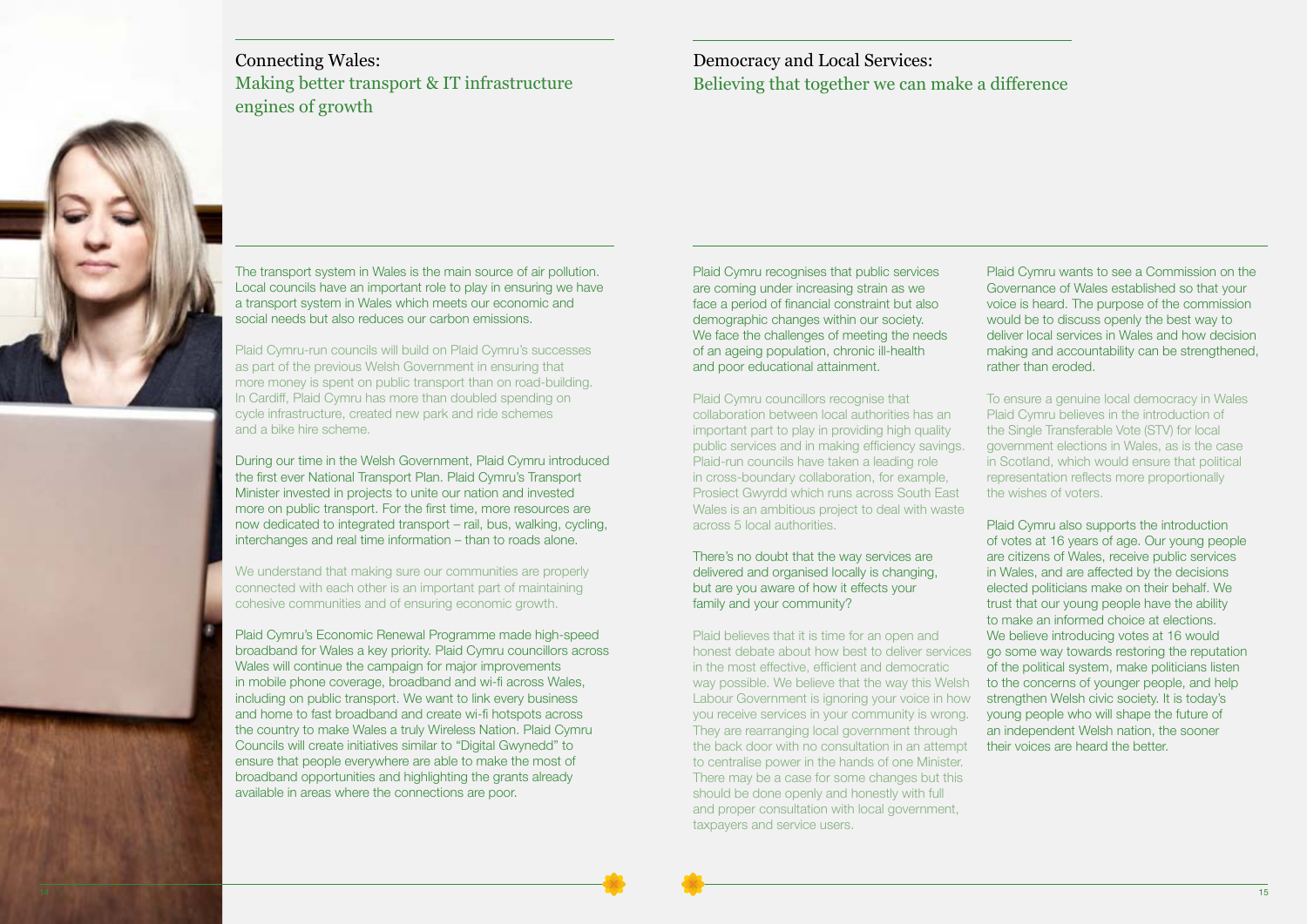In areas where Plaid Cymru holds power, the hard work, dedication and competence of our councillors has meant that we have been able to deal with the cuts in public spending in a fair and sensible way.

We will continue to work positively with trade unions to ensure that public sector workers are treated fairly and with the respect they deserve.

Unlike some Labour-run councils we have not threatened our valued public sector workers with being locked-out unless they accept a downgrading of terms and conditions. We have identified savings, cutting down on waste without taking such measures. We have managed changes to staffing levels thoughtfully by re-structuring at the top rather than cutting at the bottom. We have co-operated with neighbouring local authorities to deal with issues which we can solve better on a regional basis. Where possible we have kept council tax increases to a minimum, but this is not done at the expense of providing high quality services.

Through our role in the One Wales Government we made sure that the cuts faced by local councils in Wales were far less severe than in England.

Plaid Cymru believes that councils should have the freedom to charge up to 200% council tax on second homes and empty properties as a means of raising revenue and as an incentive to reduce the number of empty properties in Wales.

Plaid Cymru-run Councils will use the funding available from the new Local Government Borrowing Initiative to invest in transport infrastructure. We support the expansion of this initiative to other areas of local government expenditure and will use the funding prudently to invest in the future of our communities.

We will continue to fight for fair funding for our communities, and a replacement of the council tax with a local income tax which could have a significant, positive impact on our public services and our economy.

Our ambition for Wales is limitless, we believe in independence for our nation. In these local elections you have the choice to elect councillors who want to create strong, sustainable, thriving communities throughout Wales. A Wales that can take its rightful place in the world.

Paying for Services

"Our ambition for Wales is limitless, we believe in independence for our nation. In these local elections you have the choice to elect councillors who want to create strong, sustainable, thriving communities throughout Wales.

A Wales that can take its rightful place in the world."